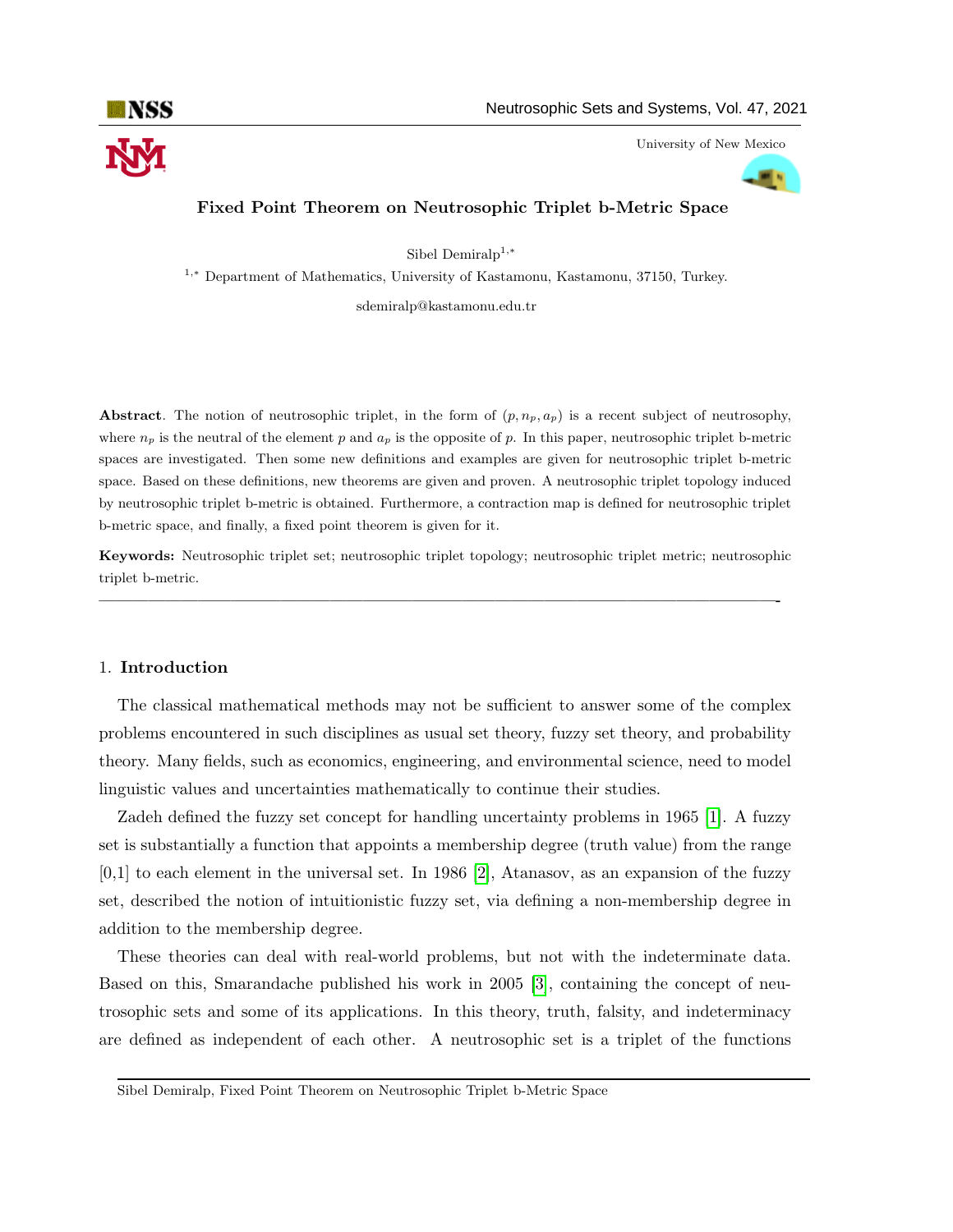$(T, I, F)$ , each of them is from the universal set to  $[0,1]$ ; T assigns truth-value, I assigns indeterminate-value and F assigns false-value.

Lately, some researchers have been preoccupied with neutrosophic set theory [\[4–](#page-11-3)[9\]](#page-12-0).

By using the basic rule of neutrosophy, Smarandache established neutrosophic triplet set theory as a generalization of the classical group in 2017 [\[10\]](#page-12-1). An neutrosophic triplet space is dissimilar from the usual group because for all element  $p$  in a neutrosophic triplet space  $A$ with an operation  $\ast$ , there is a neutral of p, indicated by  $n_p$  and opposite of p, indicated by  $a_p$ such that  $p * n_p = n_p * p = p$  and  $p * a_p = a_p * p = n_p$ . The neutral of any element p is distinct from the standard algebraic unit element, and it is not unique. A neutrosophic triplet is of the form  $$ .

For a neutrosophic triplet space  $(A, *)$  and a subset  $B \subset A$ , if B also forms a neutrosophic triplet space under the operation  $\ast$ , then  $(B, \ast)$  is called a neutrosophic triplet subset of A.

Smarandache and Ali established a group structure on neutrosophic triplet space in 2018 [\[11\]](#page-12-2). Therefore, a new group form is assigned to some non-classical group structures.

S¸ahin, Kargın and Smarandache introduced neutrosophic triplet topology in [\[12\]](#page-12-3). Neutrosophic triplet base was defined for a neutrosophic triplet topology in  $[13]$ . Sahin and Kargin defined neutrosophic triplet metric space in 2017 [\[14\]](#page-12-5) and neutrosophic triplet normed ring space in 2018 [\[15\]](#page-12-6). Also, in 2019 [\[16\]](#page-12-7), they described neutrosophic triplet metric topology and investigated some features of metric topology in neutrosophic triplet metric space. In [\[17–](#page-12-8)[20\]](#page-12-9), researchers studied neutrosophic triplet metric spaces.

In recent years, many generalizations of classical metric spaces appeared. b-metric space is one of these generalizations, which was introduced by Czerwik in 1993 [\[21\]](#page-12-10). Then some fixed point theorems were extended to b-metric spaces. Sahin and Kargin extended b-metric to neutrosophic triplet metric space and defined convergence sequence and Cauchy sequence in neutrosophic triplet b-metric spaces [\[22\]](#page-12-11). In 2019 [\[23\]](#page-12-12), Şahin and Kargın defined neutrosophic triplet b-metric topology by using the open balls.

The main idea of this paper is to describe a contraction for neutrosophic triplet b-metric space and prove a fixed point theorem for neutrosophic triplet b-metric space. Section 2 gives some basic definitions and examples for b-metric and neutrosophic triplet space. Section 3 presents the neutrosophic triplet b-metric space. Many examples are given in this section to illustrate the difference between neutrosophic triplet metric and neutrosophic triplet b-metric. Also, a sufficient condition is given for a convergence sequence in a neutrosophic triplet bmetric space to be a Cauchy sequence. Then a neutrosophic triplet topological structure is established by using neutrosophic triplet b-metric. Section 4 defines a contraction for neutrosophic triplet b-metric space. It is proven that the contraction is continuous respect to the induced topology by neutrosophic triplet b-metric. Also, a fixed point theorem is given and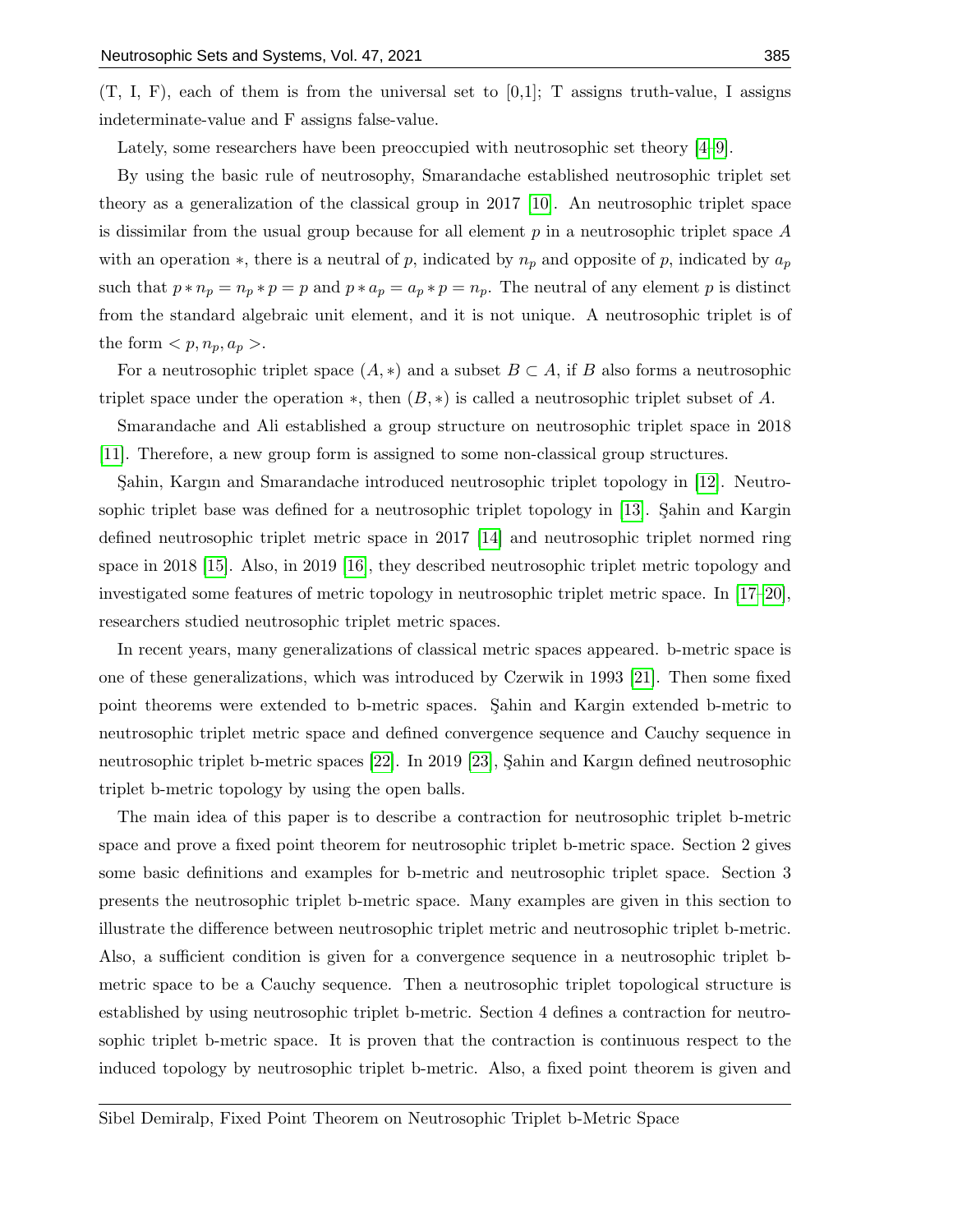proven for neutrosophic triplet b-metric space. Finally, Section 5 and 6 present a brief of the paper and some future works.

### 2. Preliminaries

A review of essential concepts of neutrosophic triplet set are presented in this section.

**Definition 2.1.** [\[21\]](#page-12-10) Let A be set and  $d : A \times A \to \mathbb{R}^+ \cup \{0\}$ . If the following statements are satisfied, then  $d$  is called a b-metric;

bm<sub>1</sub>)  $u = v$  if and only if  $d(u, v) = 0$ 

 $b_{m_2}$ )  $d(u, v) = d(v, u)$ 

bm<sub>3</sub>) for all  $u, v, w \in A$ , there is a real number  $b \ge 1$  such that  $d(u, v) \le b \left[ d(u, w) + d(w, v) \right]$ . The pair  $(A, d)$  is called a b-metric space with coefficient b.

It is clear that every metric space is a b-metric space with coefficient 1, but the converse is not always true. For example,  $d : A \times A \to \mathbb{R}, d(u, v) = (u - v)^2$  is a b-metric with a coefficient  $b\geq 2$ , but it is not a metric. Also, the reader can realize that if d is a b-metric with the coefficient b, then d is a b-metric with any coefficient  $k \geq b$ .

**Definition 2.2.** [\[11\]](#page-12-2) Let A be a set and  $*$  be a binary operation on A. If for each  $p \in A$ there exists  $n_p$  and  $a_p$  in A such that

$$
p * n_p = n_p * p = p
$$

and

$$
p * a_p = a_p * p = n_p
$$

then  $(A, *)$  is called neutrosophic triplet set. Also,  $n_p$  and  $a_p$  are called neutral and opposite of p, respectively. A neutrosophic triplet p is indicated by  $p = \langle p, n_p, a_p \rangle$ . Besides,  $p_1 = p_2$  if and only if  $n_{p_1} = n_{p_2}$  and  $a_{p_1} = a_{p_2}$ .

**Definition 2.3.** [\[13\]](#page-12-4) Let  $(A, *)$  be a neutrosophic triplet set,  $P(A)$  be set of each subset of A and  $\tau \subset P(A)$ . If

- 1)  $\varnothing, A \in \tau$
- 2) The intersection of a finite number of sets in  $\tau$  is also in  $\tau$
- 3) The union of an arbitrary number of sets in  $\tau$  is also in  $\tau$

then  $\tau$  is called as a neutrosophic triplet topology on A and,  $((A, *), \tau)$  is called as a neutrosophic triplet topological space.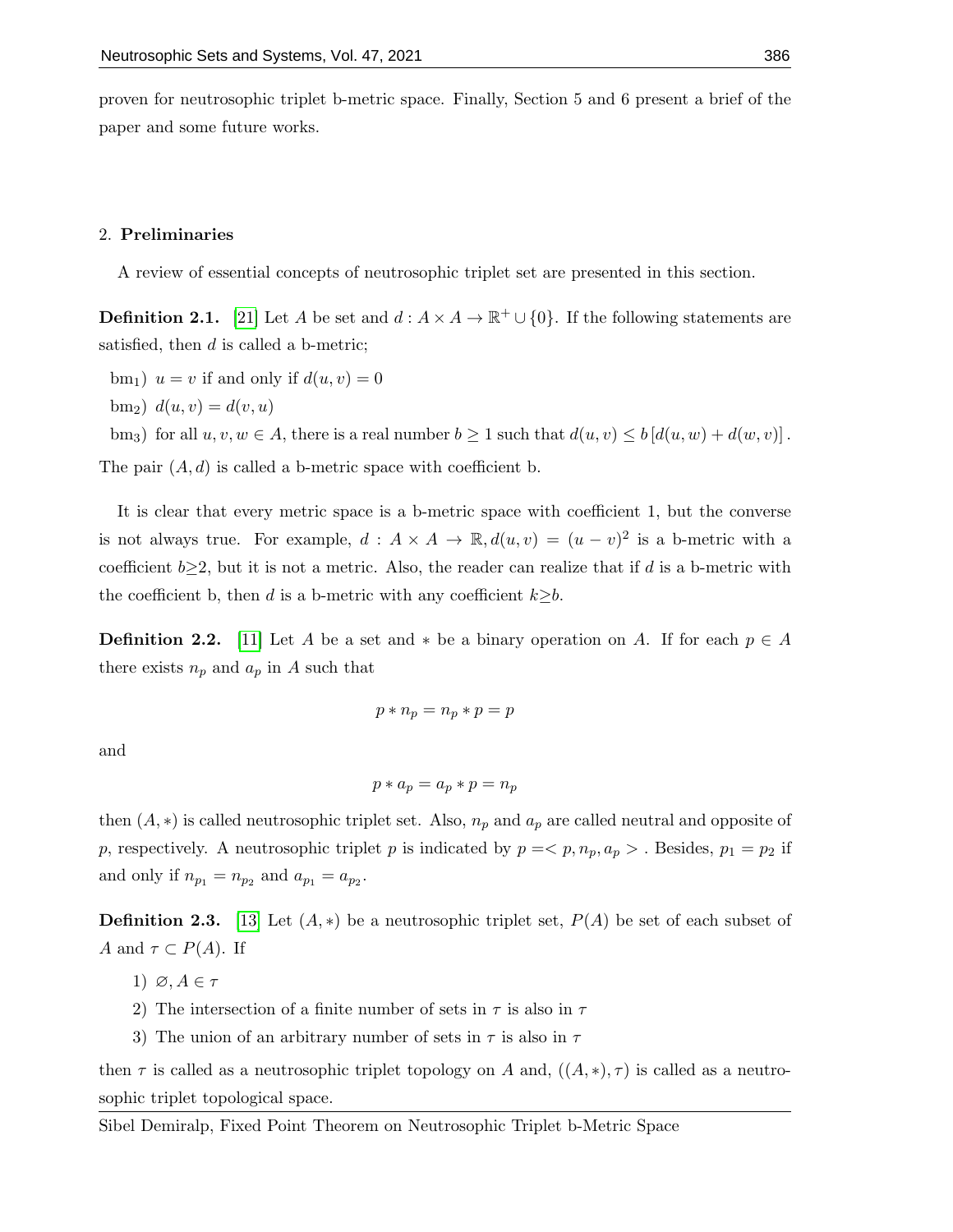**Definition 2.4.** [\[15\]](#page-12-6) A neutrosophic triplet metric on a neutrosophic triplet space  $(A, *)$  is a function  $d_T : A \times A \to \mathbb{R}$  such that, for all  $u, v \in A$ ,

- m<sub>1</sub>)  $u * v \in A$
- m<sub>2</sub>)  $d_T(u, v) \geq 0$
- m<sub>3</sub>) If  $u = v$  then  $d_T(u, v) = 0$
- $m_4) d_T(u, v) = d_T(v, u)$
- m<sub>5</sub>) If there exists at least an element  $w \in A$  for each  $u, v \in A$  such that  $d_T(u, v) \leq$  $d_T(u, v \ast n_w)$ , then

$$
d_T(u, v * n_w) \le d_T(u, w) + d_T(w, v).
$$

 $((A, *), d_T)$  is called a neutrosophic triplet metric space.

**Example 2.5.** [\[14\]](#page-12-5) Let A be a set. Then  $(P(A), \cup)$  is a neutrosophic triplet space with  $n_U = a_U = U$  for all  $U \in P(A)$ , where  $P(A)$  is the power set of A.

Define a map  $d : P(A) \times P(A) \to \mathbb{R}$  such that  $d(U, V) = |m(U) - m(V)|$ , where  $m(U)$ and  $m(V)$  denote the numbers of elements of U and V, respectively. Then  $((P(A), \cup), d)$  is a neutrosophic triplet metric space.

#### 3. Neutrosophic Triplet b-metric

This section gives some new examples and definitions for neutrosophic triplet b-metric space. Also it defines neutrosophic triplet b-metric topology.

**Definition 3.1.** [\[22\]](#page-12-11) A neutrosophic triplet b-metric is a function  $d_b: A \times A \rightarrow \mathbb{R}$  such that, for all  $u, v \in A$ ,

- b<sub>1</sub>)  $u * v \in A$
- b<sub>2</sub>)  $d_b(u, v) \ge 0$
- b<sub>3</sub>) if  $u = v$  then  $d_b(u, v) = 0$
- $b_4) d_b(u, v) = d_b(v, u)$
- $b_5$ ) If there exists at least an element  $w \in A$  for each  $u, v \in A$  such that  $d_b(u, v) \leq$  $d_b(u, v * n_w)$ , then for a real number  $b \geq 1$ ,

$$
d_b(u, v * n_w) \le b[d_b(u, w) + d_b(w, v)].
$$

 $((A, *), d_b)$  is called a neutrosophic triplet b-metric space.

neutrosophic triplet b-metric is distinct from the usual b-metric because of the binary operation and neutral element.

It is clear that all neutrosophic triplet metric space is a neutrosophic triplet b-metric space with coefficient 1, but the opposite is not true always like the following example indicates.

Sibel Demiralp, Fixed Point Theorem on Neutrosophic Triplet b-Metric Space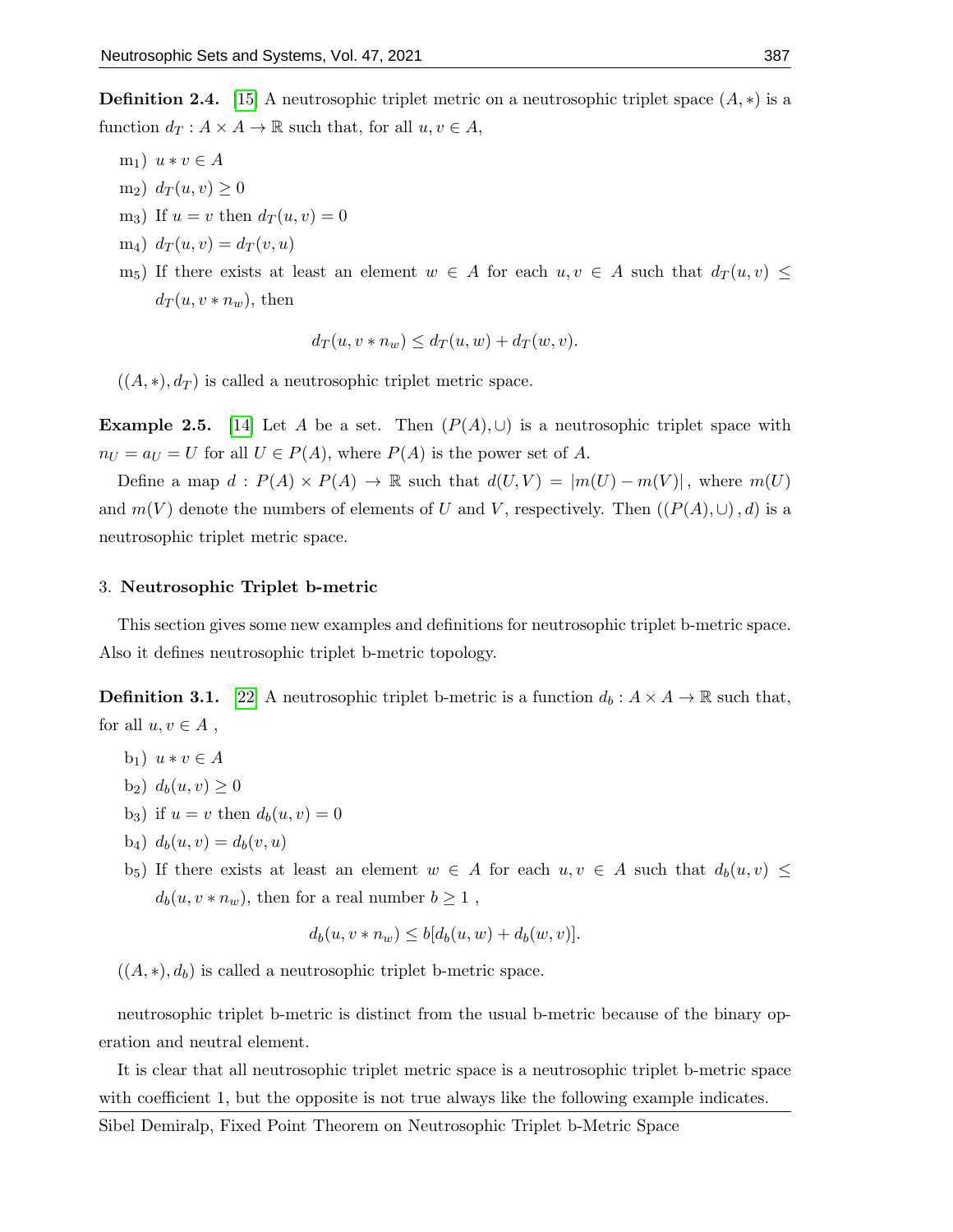**Example 3.2.** Let  $A = \{0, 2, 3, 4\}$ . Then A is a neutrosophic triplet space with the multiplication module 6 in Z. Neutrosophic triplets are  $\langle 0, 0, 0 \rangle$ ,  $\langle 2, 4, 2 \rangle$ ,  $\langle 3, 3, 3 \rangle$  and  $< 4, 4, 4 >$ . Let  $d : A \times A \to \mathbb{R}$  be defined such that  $d(u, v) = (u - v)^2$ , for every  $u, v \in A$ ,. Then it is clear that  $d_b$  satisfies conditions  $b_1$ ,  $b_2$ ,  $b_3$  and  $b_4$ .

 $b_5$ ) For  $u = 0, v = 2$ ,  $d'(0, 2) \le d'(0, 2.n_2)$ . Also  $d'(0, 2.n_2) \le d'(0, 2) + d'(2, 2)$ .  $d'(0, 2) \le d'(0, 2.n_4)$ . Also  $d'(0, 2.n_4) \le d'(0, 4) + d'(4, 2)$ . For  $u = 0, v = 3$ ,  $d'(0,3) \leq d'(0,3.n_3)$ . Also  $d'(0,3.n_3) \leq d'(0,3) + d'(3,3)$ . For  $u = 0, v = 4$  $d'(0, 4) \leq d'(0, 4.n_2)$ . Also  $d'(0, 4.n_2) \leq 2[d'(0, 2) + d'(2, 4)]$ .  $d'(0, 4) \leq d'(0, 4.n_4)$ . Also  $d'(0, 4.n_4) \leq d'(0, 4) + d'(4, 4)$ . For  $u = 2, v = 3$ ,  $d'(2,3) \leq d'(2,3.n_0)$ . Also  $d'(2,3.n_0) \leq d'(2,0) + d'(0,3)$ .  $d'(2,3) \leq d'(2,3.n_2)$ . Also  $d'(2,3.n_2) \leq 4[d'(2,2)+d'(2,3)]$ .  $d'(2,3) \leq d'(2,3.n_4)$ . Also  $d'(2,3.n_4) \leq 2[d'(2,4) + d'(4,3)]$ . For  $u = 2, v = 4$ ,  $d'(2, 4) \leq d'(2, 4 \cdot n_0)$ . Also  $d'(2, 4 \cdot n_0) \leq d'(2, 0) + d'(0, 4)$ .  $d'(2, 4) \leq d'(2, 4.n_2)$ . Also  $d'(2, 4.n_2) \leq d'(2, 2) + d'(2, 4)$ .  $d'(2,4) \leq d'(2,4.n_3)$ . Also  $d'(2,4.n_3) \leq 2[d'(2,3) + d'(3,4)].$  $d'(2, 4) \leq d'(2, 4 \cdot n_4)$ . Also  $d'(2, 4 \cdot n_4) \leq d'(2, 4) + d'(4, 4)$ . For  $u = 3, v = 4$ ,  $d'(3, 4) \leq d'(3, 4 \cdot n_0)$ . Also  $d'(3, 4 \cdot n_0) \leq d'(3, 0) + d'(0, 4)$ .  $d'(3, 4) \leq d'(3, 4 \cdot n_3)$ . Also  $d'(3, 4 \cdot n_3) \leq d'(3, 3) + d'(3, 4)$ .

Thus d is not a neutrosophic triplet metric, but a neutrosophic triplet b-metric with a coefficient  $b \geq 4$ .

**Example 3.3.** Let  $A \neq \emptyset$  be a finite subset of the set of natural numbers N and  $P(A)$  be the power set of A. Then  $(P(A), \cup)$  is a neutrosophic triplet space. Let  $d : P(A) \times P(A) \to \mathbb{R}$  be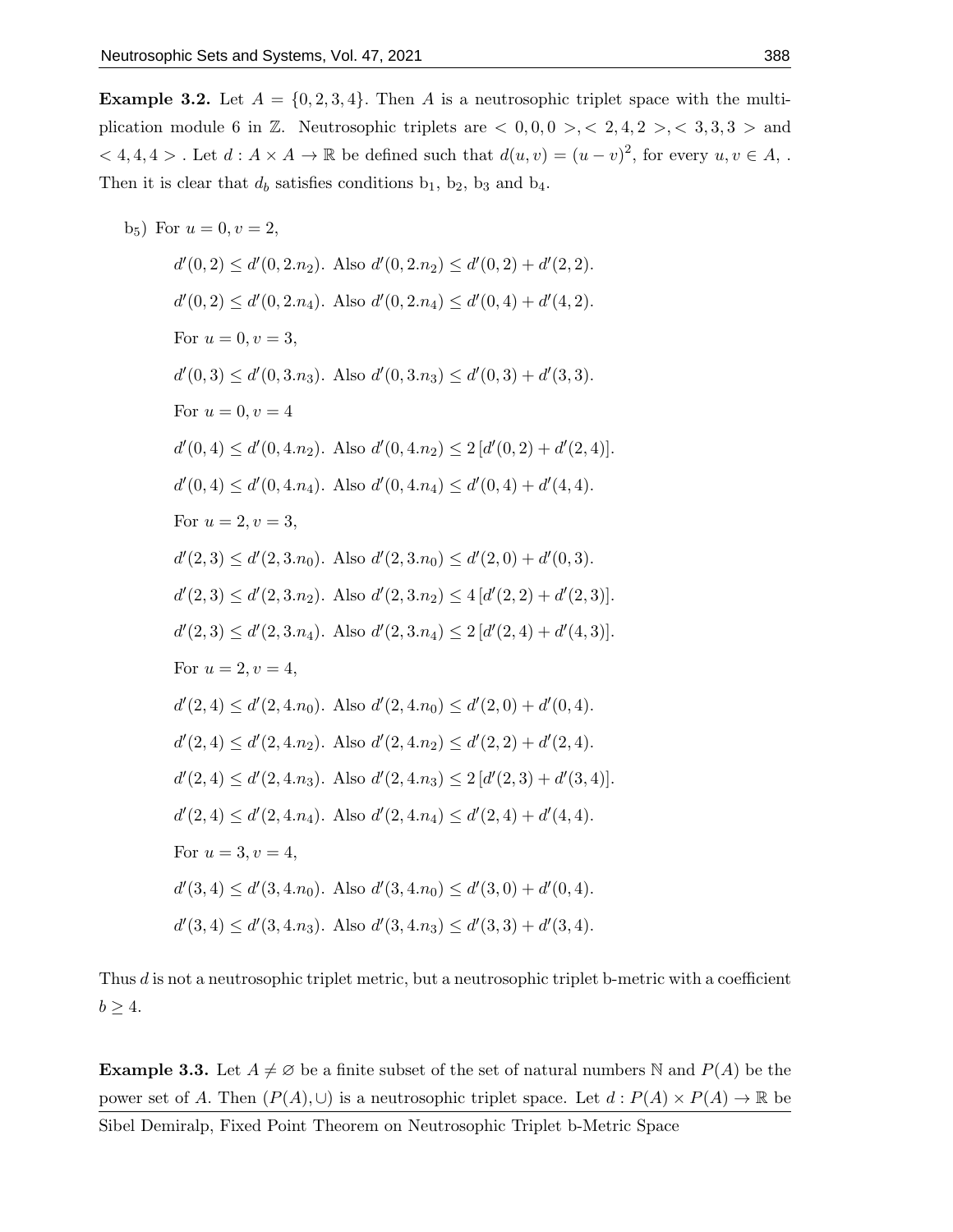defined as, if  $U = V, d(U, V) = 0$  and if  $U \neq V$ ,

$$
d(U,V) = \begin{cases} |2^{m(U)} - 2^{m(V)}|, & \text{if } m(U) \text{ and } m(V) \text{ are even} \\ 3, & \text{if } m(U) \text{ and } m(V) \text{ are odd} \\ 1, & \text{otherwise} \end{cases}
$$

where  $m(U)$  denotes the number of elements of U. Then d is not a neutrosophic triplet metric but a neutrosophic triplet b-metric. For example let  $m(A) = 10$  and let  $m(U) = 8, m(V) =$  $6, m(W) = 3$  and  $W \subset V$ . Then

$$
d(U,V)\leq d(U,V\cup n_W)=d(U,V\cup W)=d(U,V).
$$

But  $d(U, V) \ge d(U, W) + d(W, V)$  since  $d(U, V) = 192, d(U, W) = 1$  and  $d(W, V) = 1$ . So d is not a neutrosophic triplet metric. But for  $b \ge 1023$ , d is a neutrosophic triplet b-metric. (If we take  $U = A$  and  $V = W = \emptyset$ , then b must be at least  $\left|2^{10} - 2^0\right|$ .

For generally d is a neutrosophic triplet b-metric with a coefficient  $b \geq |2^{m(A)} - 2|$ .

**Example 3.4.** Let  $A = \{1, 2, 3, 4, 5, 6, 7, 8, 9, 10\}$ . Then  $(P(A), \cap)$  is a neutrosophic triplet space with neutrosophic triplets in the form  $\langle U, U, U \rangle$ .

Let define a map  $d: P(A) \times P(A) \to \mathbb{R}$  such that

$$
d(U,V) = \begin{cases} 1, & \text{if } U \cap V = \varnothing, \\ \frac{1}{m(U \cap V)}, & \text{if } U \cap V \neq \varnothing, U \neq V, \\ 0, & \text{if } U = V. \end{cases}
$$

If we take  $U = \{1, 2, 3\}, V = \{4, 5, 6, 7\}, \text{ and } W = \{1, 2, 3, 4, 5, 6, 7\}.$  Then

$$
d(U,V) = 1 \le d(U,V \cap n_W) = d(U,V).
$$

But

$$
d(U, V \cap n_W) \ge d(U, W) + d(W, V) = \frac{1}{3} + \frac{1}{4} = \frac{7}{12}
$$

Then d is not a neutrosophic triplet metric. But  $((P(A), \cap), d)$  is a neutrosophic triplet bmetric space for any coefficient  $b \geq \frac{9}{2}$  $\frac{9}{2}$ . For generally,  $d_b$  is a neutrosophic triplet b-metric with a coefficient  $b \geq \frac{m(A)-1}{2}$  $\frac{4j-1}{2}$ .

Now, let give the concept of convergent sequence in neutrosophic triplet b-metric space and some properties.

**Definition 3.5.** [\[22\]](#page-12-11) Let  $((A, *), d_b)$  be a neutrosophic triplet b-metric space,  $\{p_n\}$  be a sequence in A. If for all  $\varepsilon > 0$ , there exists an  $M \in \mathbb{N}$  such that for all  $n \geq M$ ,  $d_b(p, p_n) < \varepsilon$ , then  ${p_n}$  converges to p in  $((A, *), d_b)$ , denoted by  $\lim_{n\to\infty} p_n = p$  or  $p_n \to p$ .

Sibel Demiralp, Fixed Point Theorem on Neutrosophic Triplet b-Metric Space

,

.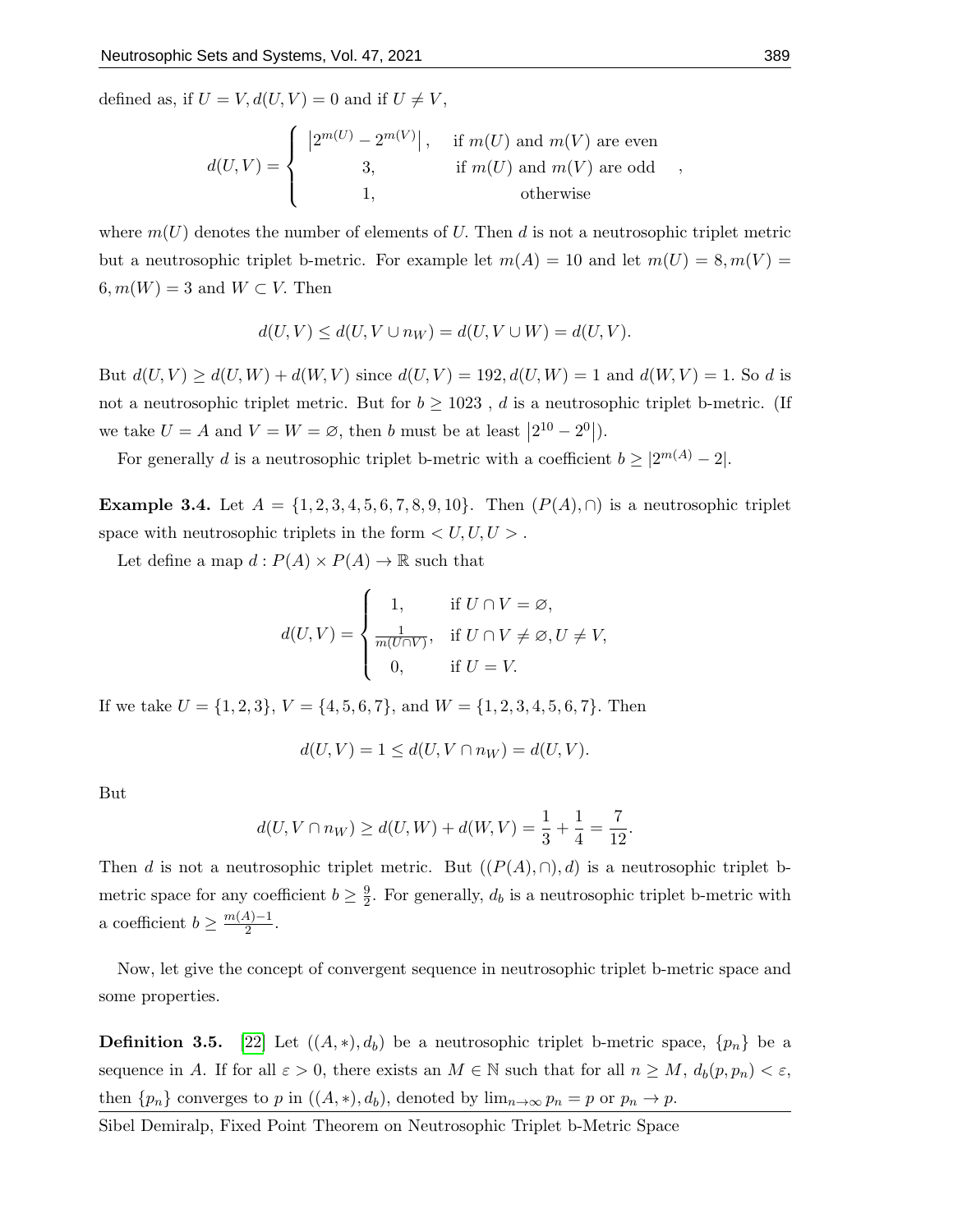**Definition 3.6.** [\[22\]](#page-12-11) Let  $((A, *), d_b)$  be a neutrosophic triplet b-metric space,  $\{p_n\}$  be a sequence in A. If for all  $\varepsilon > 0$ , there exists an  $M \in \mathbb{N}$  such that, for all  $n, m \geq M$ ,  $d_b(p_n, p_m) \leq$  $\varepsilon$ , then  $\{p_n\}$  is a Cauchy sequence.

**Theorem 3.7.** Let  $((A, *), d_b)$  be a neutrosophic triplet b-metric space,  $\{p_n\}$  be a sequence in A. If for all  $\varepsilon > 0$ , there exists an  $M \in \mathbb{N}$  such that, for all  $n, m \ge M$ ,  $d_b(p_n, p) < \varepsilon$  and  $d_b(p_n, p_m) \leq d_b(p_n, p_m * n_p)$ , then  $\{p_n\}$  is a Cauchy sequence.

*Proof.* By the hypothesis, for all  $\varepsilon > 0$ , and for all  $n, m \ge M$ ,  $d_b(p, p_n) < \frac{\varepsilon}{2l}$  $\frac{\varepsilon}{2b}$  and  $d_b(p, p_m) < \frac{\varepsilon}{2b}$  $\frac{\varepsilon}{2b}$ . Since  $d_b(p_n, p_m) \leq d_b(p_n, p_m * n_p)$ , it is clear that

$$
d_b(p_n, p_m * n_p) \leq b [d_b(p_n, p) + d_b(p, p_m)]
$$
  

$$
< b \left[ \frac{\varepsilon}{2b} + \frac{\varepsilon}{2b} \right] = \varepsilon.
$$

Thus  $\{p_n\}$  is a Cauchy sequence.  $\Box$ 

**Definition 3.8.** Let  $((A, *), d_b)$  be a neutrosophic triplet b-metric space. If every Cauchy sequent  $\{x_n\}$  in A is convergent in A, then  $((A, *), d_b)$  is called a complete neutrosophic triplet b-metric space.

Now, let define neutrosophic triplet b-metric topology and give some properties. First, we recall the definition of neutrosophic triplet topology.

**Definition 3.9.** Let  $(A, *)$  be a neutrosophic triplet space,  $P(A)$  be the power set of A and  $\tau \subseteq P(A)$ . If the following conditions are satisfied, then  $\tau$  is called a neutrosophic triplet topology on A,

T<sub>1</sub>)  $U * V \in A$ , for all  $U, V \in A$  $T_2)$   $\varnothing, A \in \tau$ T<sub>3</sub>) If  $U_i \in \tau$ , for all  $i \in I$ , then  $\bigcup$ i∈I  $U_i \in A$ T<sub>4</sub>) If  $U_i \in \tau$ , for all  $i \in J$  ( $J \subset I$ ,  $J$  is finite), then  $\bigcap$ i∈J  $U_i \in A$ .

 $((A, *), \tau)$  is called a neutrosophic triplet topological space.

Now let recall the definition of neutrosophic triplet b-metric topology in [\[23\]](#page-12-12).

**Definition 3.10.** [\[23\]](#page-12-12) Let  $((A, \ast), \tau)$  be a neutrosophic triplet topological space and  $\mathcal{B} \subset$  $P(A)$ . Then the family

$$
\mathcal{B}^{\#} = \{ Y \subset A \mid Y = \cup Z, Z \subset Y \}
$$

is called as the base of the neutrosophic topology  $\tau$ .

**Definition 3.11.** [\[23\]](#page-12-12) Let  $((A, *), d_b)$  be a neutrosophic triplet b-metric space,  $a \in A$  and  $r > 0$ . Then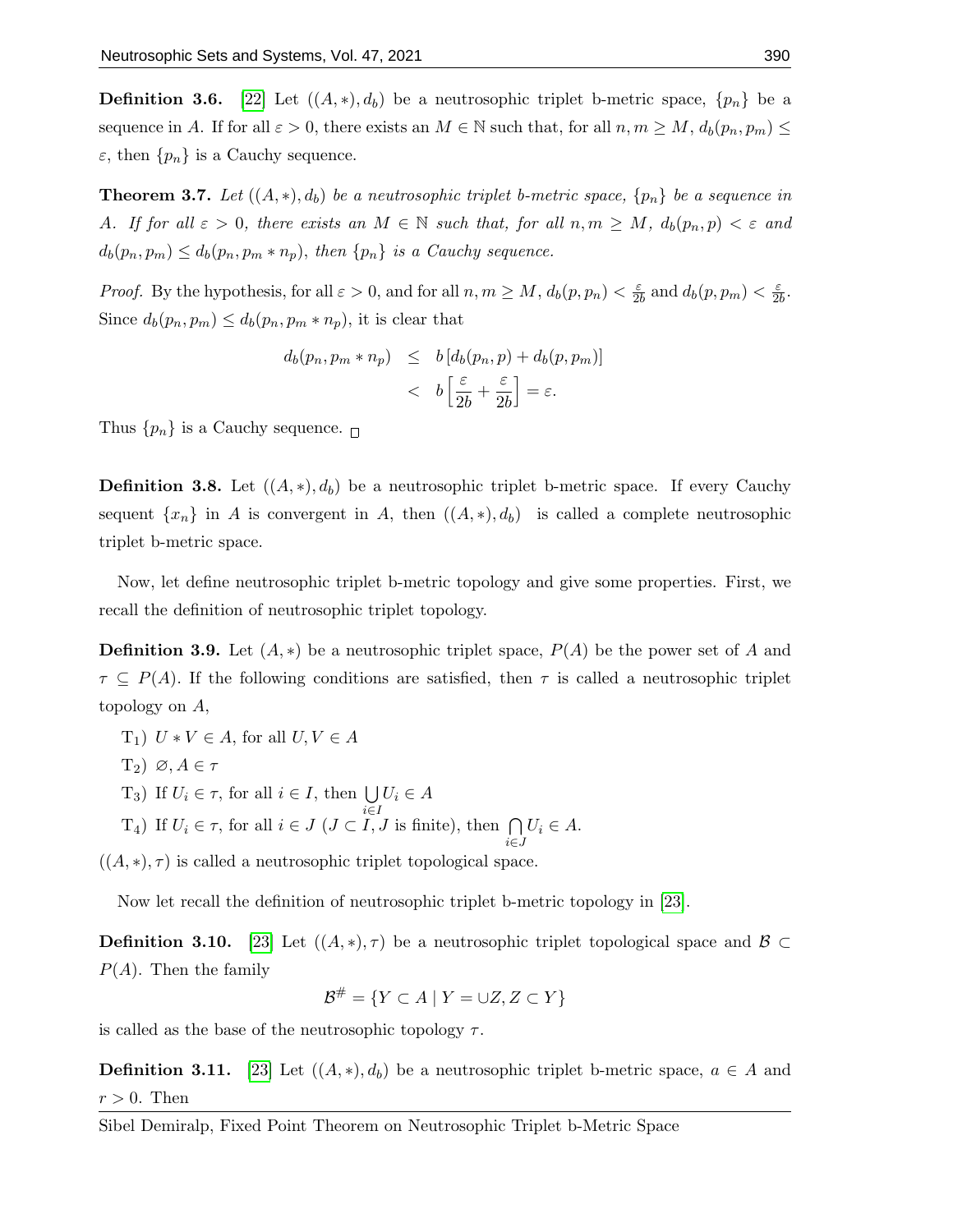- i)  $B(a,r) = \{x \in A \mid d_b(a,x) < r\}$  is called as an open ball with center a and radius r.
- ii)  $B[a, r] = \{x \in A \mid d_b(a, x) \leq r\}$  is called as a closed ball with center a and radius r.
- iii)  $S(a,r) = \{x \in A \mid d_b(a,x) = r\}$  is called as a disk with center a and radius r.

**Definition 3.12.** [\[23\]](#page-12-12) Let  $((A, *,), d_b)$  be a neutrosophic triplet b-metric space and  $\mathcal{B} =$  ${B(a, \epsilon) \mid a \in A, \epsilon > 0}.$  Then the family  $\mathcal{B}^{\#} = {Y \subset A \mid Y = \cup Z, Z \subset Y}$  is a neutrosophic triplet topology on A, called as neutrosophic triplet b-metric topology.

Now, let define a neutrosophic triplet topology that arises from neutrosophic triplet b-metric.

For a neutrosophic triplet b-metric  $d_b: A \times A \to \mathbb{R}$ , let  $B_{\varepsilon}^n(p) = \{q \in A \mid nd_b(p,q)$  $\varepsilon$ , for any  $n \in \mathbb{N}$ .

**Theorem 3.13.** Let  $((A, *), d_b)$  be a neutrosophic triplet b-metric space. Then

$$
\tau_{d_b} = \{ U \subset A \mid \exists \varepsilon > 0, \exists n \in \mathbb{N}, \ B_{\varepsilon}^n(p) \subset U \text{ for all } p \in U \}
$$

is a neutrosophic triplet topology.

*Proof.*  $T_1$  and  $T_2$  are clear. So let prove the other conditions.

T<sub>3</sub>) Let  $U_i \in \tau_{d_b}$  and  $p \in \bigcup$ i∈I  $U_i$ . Then there is  $j \in I$  such that  $p \in U_j$ . Since  $U_j \in \tau_{d_b}$ ,  $\exists \varepsilon > 0$  such that

$$
B_{\varepsilon}^{n}(p) \subseteq U_{j} \Rightarrow B_{\varepsilon}^{n}(p) \subseteq \bigcup_{i \in I} U_{i}.
$$

Therefore,  $\bigcup$  $\bigcup_{i\in I} U_i \in \tau_{d_b}.$ 

T<sub>4</sub>) Let  $U_i \in \tau_{d_b}$ , for all  $i \in J$  ( $J \subset I$ ,  $J$  is finite) and  $p \in \bigcap U_i$ . Then  $p \in U_i$  for all  $i \in J$ . Also  $B_{\varepsilon_i}^{n_i}(p) \subseteq U_i$  for  $\exists \varepsilon_i > 0, \exists n_i \in \mathbb{N}$ , since  $U_i \in \tau_{d_b}$ . Let  $\inf\{\varepsilon_i \mid i \in J\} = \varepsilon$  and  $q \in B$  $\sum_{i\in J} n_i$  $\epsilon^{i\in J}$  (p). Then for all  $i \in J$ ,  $n_id_b(p,q)< \Big(\sum$ i∈J  $n_i$  $\setminus$  $d_b(p,q) < \varepsilon.$ 

So  $n_i d_b(p,q) < \varepsilon_i$  for all  $i \in J$ . Thus  $q \in B_{\varepsilon_i}^{n_i}(p) \Rightarrow q \in U_i$ , for all  $i \in J$ , since  $B_{\varepsilon_i}^{n_i}(p) \subseteq U_i$ . That means  $q \in \bigcap$ i∈J  $U_i$  and thus  $B_{\varepsilon_i}^{n_i}(p) \subseteq \bigcap$ i∈J  $U_i$ , for all  $i \in J$ . So  $\cap$  $\bigcap_{i\in J} U_i \in \tau_{d_b}.$ 

Consequently,  $\tau_{d_b}$  is an neutrosophic triplet topology.

This topology called as neutrosophic triplet topology induced by neutrosophic triplet bmetric.  $\Box$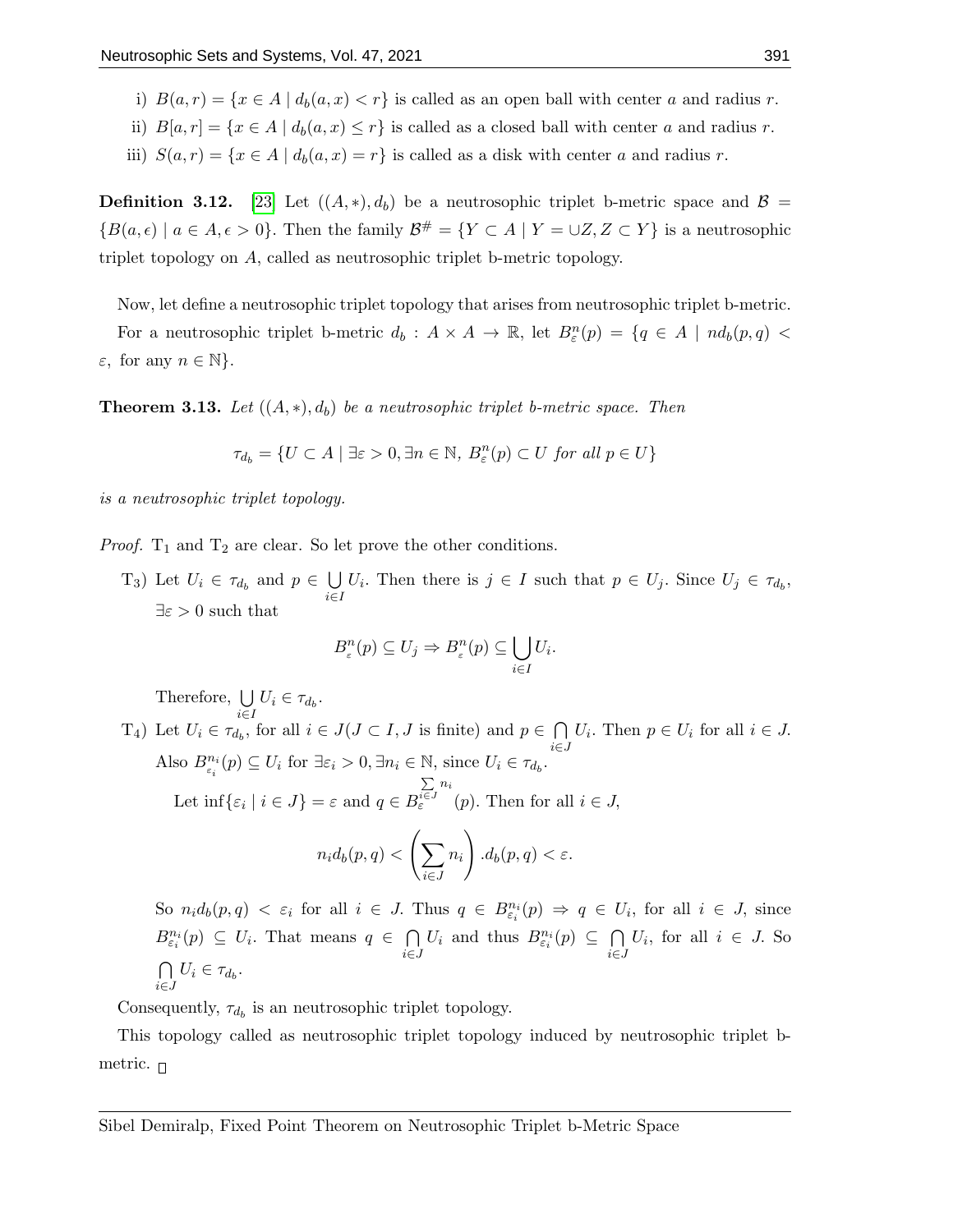#### 4. Fixed Point Theorem For Neutrosophic Triplet b-Metric Space

In this section, first, a contraction is defined for neutrosophic triplet b-metric space and a fixed point theorem for neutrosophic triplet b-metric space is given and proven.

**Definition 4.1.** Let  $((A, *), d_b)$  be a neutrosophic triplet b-metric space and  $S : A \rightarrow A$  be a map. If for all  $p, q \in A$ ,

- i) there exists any element  $z \in A$  such that  $d_b(p,q) \leq d_b(p,q*n_z)$
- ii) there is  $t \in [0, 1)$  such that  $d_b(S(p), S(q)) \leq t \cdot d_b(p, q)$ , where  $t < \frac{1}{b^2}$

then S is called a contraction with the bound t for  $((A, *,), d_b)$  if for all  $p, q \in A$ .

**Theorem 4.2.** Let  $((A, *), d_b)$  be a neutrosophic triplet b-metric space and S be a contraction with the bound t. Then S is continuous respect to  $\tau_{d_b}$ .

*Proof.* Let for each  $r > 0$  and  $p \in A$ , there be  $k > 0$  such that  $d_b(p,q) \leq k$ . Let  $k = \frac{r}{t}$  $\frac{r}{t}$ , then  $d_b(S(p), S(q)) < t.d_b(p, q) < t.k = t.\frac{r}{t} = r.$  Therefore, S is continuous.

<span id="page-8-0"></span>**Theorem 4.3.** Let  $((A, *), d_b)$  be a neutrosophic triplet b-metric space with the coefficient  $b > 1$  and  $S : A \to A$  be a contraction with a bound t for  $((A, *), d_b)$ .

If  $d_b(p, S^m(p)) \leq d_b(p, S^m(p) * n_{S(p)})$  for all  $p \in A$  and for all  $m \in \mathbb{N} \cup \{0\}$ , then,

$$
d_b(p, S^m(p)) \le \sum_{i=1}^m b^i t^{i-1} d_b(p, S(p)).
$$

Proof. Let prove the theorem by induction on m.

For  $m = 0$  and for all  $p \in A$ ,  $d_b(p, S^0(p)) = d_b(p, p) = 0 \le \sum$ i∈∅  $d(p, S(p))$ . By the hypothesis and the condition  $b_5$  of neutrosophic triplet b-metric,

$$
d_b(p, S^{m+1}(p)) \leq d_b(p, S^{m+1}(p) * n_{S(p)}) \leq b [d_b(p, S(p)) + d_b(S(p), S^{m+1}(p))]
$$
  
=  $b [d_b(p, S(p)) + d_b(S(p), S^m(S(p)))]$   
=  $b.d_b(p, S(p)) + b.d_b(S(p), S^m(S(p))).$ 

By the inductive hypothesis,  $d_b(S(p), S^m(S(p))) \leq (\sum_{i=1}^m b^i t^{i-1}) d_b(S(p), S(S(p))).$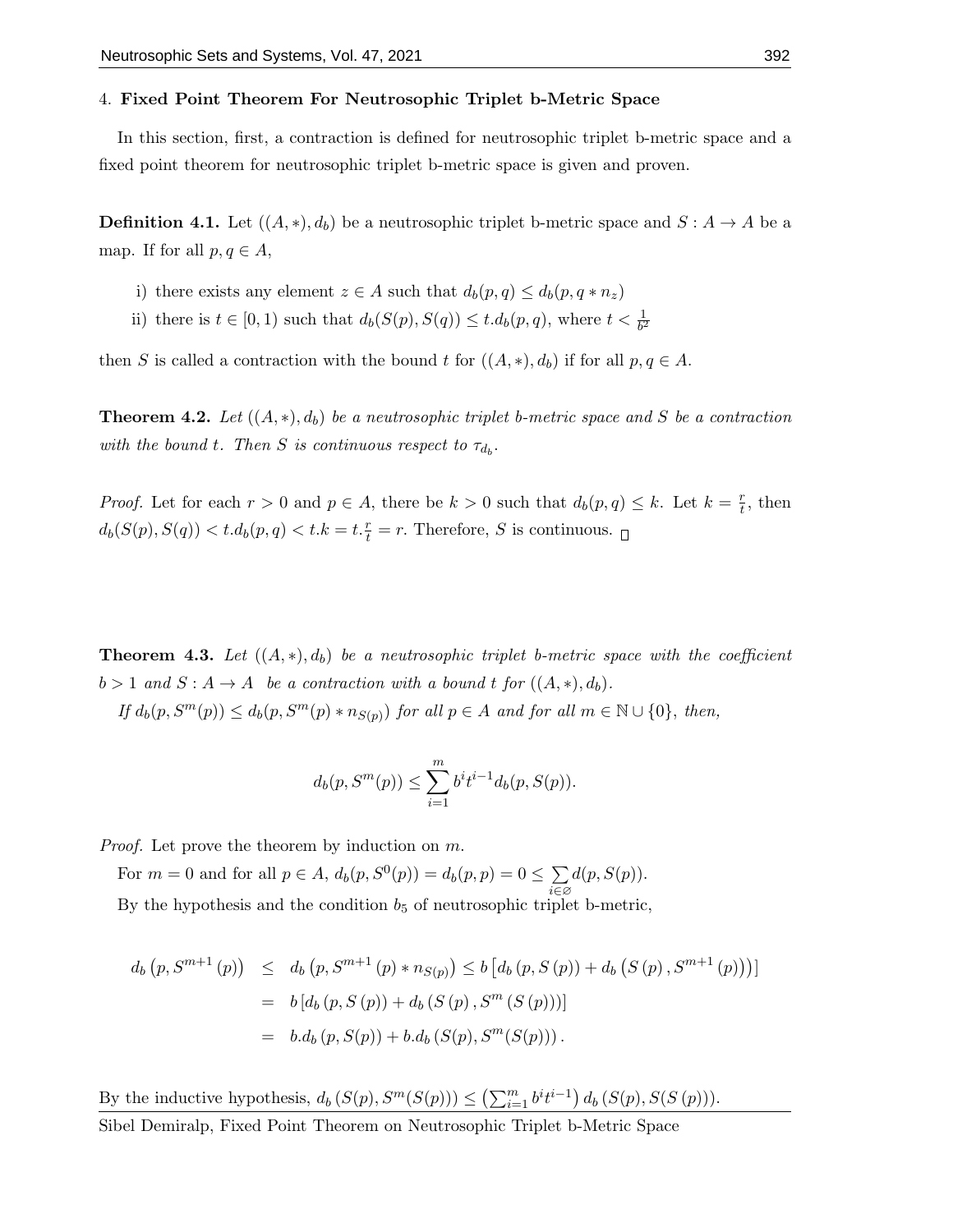Since S is a contraction with the bound t,  $d_b(S(p), S(S(p))) \leq t \cdot d_b(p, S(p))$ . Therefore

$$
d_b(p, S^{m+1}(p)) \leq b.d_b(p, S(p)) + b\left(\sum_{i=1}^m b^i t^{i-1}\right) t.d_b(p, S(p))
$$
  
=  $b.d_b(p, S(p)) + \left(\sum_{i=1}^m b^{i+1} t^i\right) d_b(p, S(p))$   
=  $b.d_b(p, S(p)) + \sum_{i=2}^{m+1} b^i t^{i-1} (d_b(p, S(p)))$   
=  $\left(b + \sum_{i=2}^{m+1} b^i t^{i-1}\right) d_b(p, S(p))$   
=  $\sum_{i=1}^{m+1} b^i t^{i-1} d_b(p, S(p)).$ 

This completes the proof.  $\Box$ 

Next, we give a fixed point theorem for neutrosophic triplet b-metric space.

**Theorem 4.4.** Let  $((A, *), d_b)$  be a complete neutrosophic triplet b-metric space. If  $S : A \rightarrow A$ is a contraction with a bound t, then S has a fixed point.

*Proof.* Let  $p_0 \in A$  be an unique element and define a sequence  $\{p_n\}$  such that  $p_n = S(p_{n-1}),$ for all  $n \in \mathbb{N}$ . Then for each  $n \in \mathbb{N}$ ,  $p_n = S^n(p_0)$ .

Now, let show  $p_n$  is a Cauchy sequence. For  $\varepsilon > 0$ , there exists  $M \in \mathbb{N}$  such that

$$
\frac{1}{b^{2M-2}} \cdot \frac{1}{b-1} . d_b(p_0, p_1) < \varepsilon.
$$

Let  $m \geq n \geq M$ . Since S is a contraction,

$$
d_b(p_n, p_m) = d_b(S^n(p_0), S^m(p_0)) = d_b(S(S^{n-1}(p_0)), S(S^{m-1}(p_0)))
$$
  
\n
$$
\leq t \cdot d_b(S^{n-1}(p_0), S^{m-1}(p_0))
$$
  
\n
$$
\leq t^2 \cdot d_b(S^{n-2}(p_0), S^{m-2}(p_0))
$$
  
\n
$$
\leq t^n \cdot d_b(p_0, S^{m-n}(p_0)).
$$

By Theorem [4.3,](#page-8-0)

$$
d_b(p_0, S^{m-n}(p_0)) \leq \left(\sum_{i=1}^{m-n} b^i t^{i-1} d_b(p_0, S(p_0))\right).
$$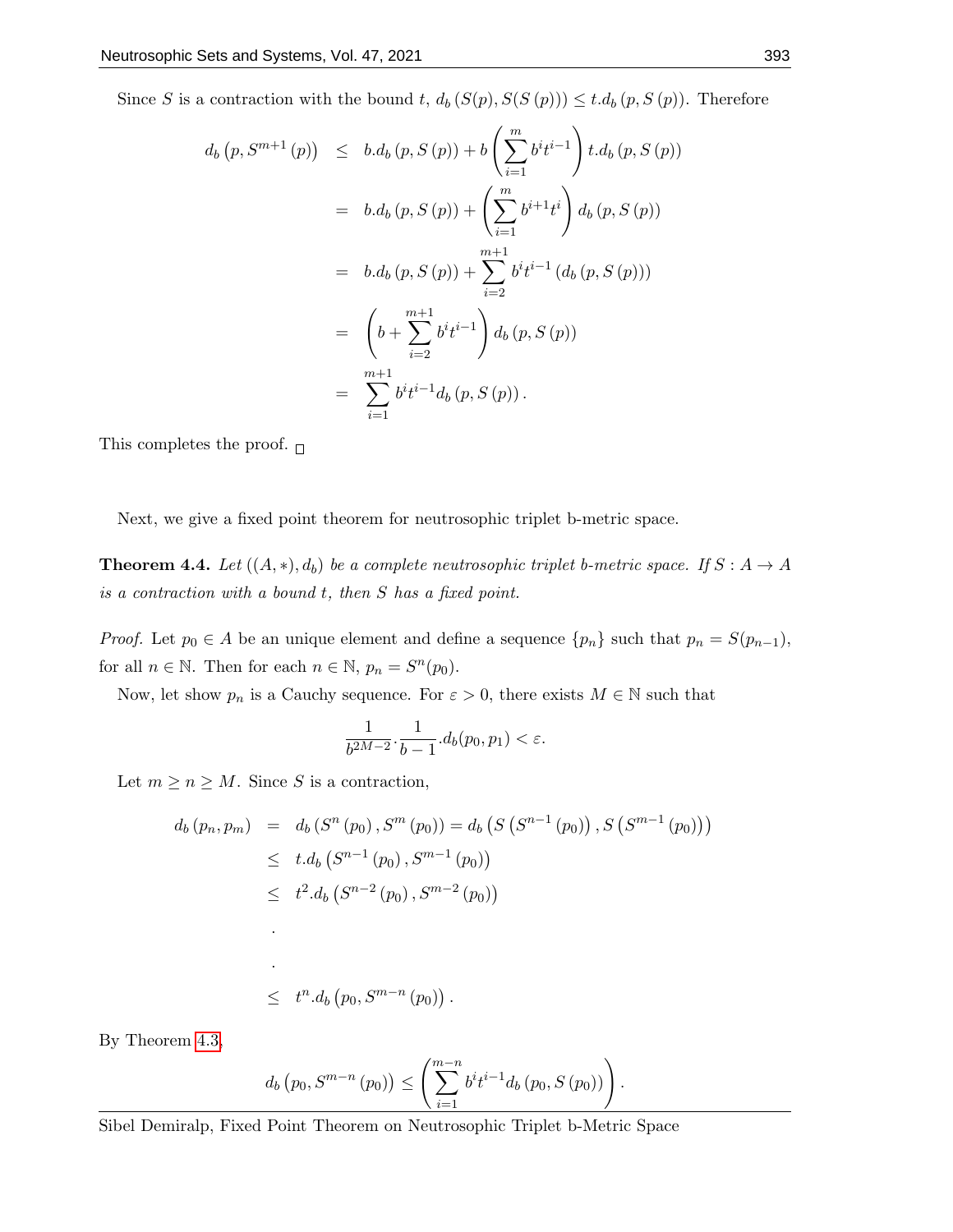Therefore, since  $t < \frac{1}{b^2}$ ,

$$
d_b(p_n, p_m) \leq t^n \cdot \left( \sum_{i=1}^{m-n} b^i t^{i-1} d_b(p_0, S(p_0)) \right) \leq \frac{1}{b^{2n}} \left( \sum_{i=1}^{m-n} \frac{1}{b^{i-2}} \right) d_b(p_0, p_1)
$$
  
\n
$$
\leq \frac{1}{b^{2n}} \left( \sum_{i=1}^{\infty} \frac{1}{b^{i-2}} \right) d_b(p_0, p_1) = \frac{1}{b^{2n-2}} \left( \sum_{i=1}^{\infty} \frac{1}{b^i} \right) d_b(p_0, p_1)
$$
  
\n
$$
= \frac{1}{b^{2n-2}} \cdot \frac{1}{b-1} d_b(p_0, p_1)
$$
  
\n
$$
\leq \frac{1}{b^{2M-2}} \cdot \frac{1}{b-1} d_b(p_0, p_1)
$$
  
\n
$$
< \varepsilon.
$$

So  ${p_n}$  is a Cauchy sequence. Then  ${p_n}$  is converges a point  $p \in A$ , i.e  $p_n \to p$ because  $((A, *), d_b)$  is a complete neutrosophic triplet b-metric space. Since S is continuous,  $S(p_n) \to S(p)$ .

## 5. Conclusion

In this paper, some new concepts, properties, and examples were given for neutrosophic triplet b-metric spaces as follows:

- 1) The neutrosophic triplet space  $A = \{0, 2, 3, 4\}$ , with the multiplication module 6 in  $\mathbb{Z}$ , is a neutrosophic triplet b-metric space with  $d: A \times A \to \mathbb{R}$ ,  $d(u, v) = (u - v)^2$  where  $b \geq 4$ .
- 2) The neutrosophic triplet space  $(P(A), \cup)$  is a neutrosophic triplet b-metric space with  $d: P(A) \times P(A) \rightarrow \mathbb{R}$  defined as, if  $U = V,$   $d(U,V) = 0$  and if  $U \neq V,$

$$
d(U,V) = \begin{cases} |2^{m(U)} - 2^{m(V)}|, & \text{if } m(U) \text{ and } m(V) \text{ are even} \\ 3, & \text{if } m(U) \text{ and } m(V) \text{ are odd} \\ 1, & \text{otherwise} \end{cases}
$$

where  $b \geq (2^{|(A)|} - 2)$ .

3) The neutrosophic triplet space  $(P(A), \cap)$  is a neutrosophic triplet b-metric space where  $A \subset \mathbb{N}$  is finite, with

$$
d(U,V) = \begin{cases} 1, & \text{if } U \cap V = \varnothing, \\ \frac{1}{m(U \cap V)}, & \text{if } U \cap V \neq \varnothing, U \neq V, \\ 0, & \text{if } U = V. \end{cases}
$$

where  $b \geq \frac{m(A)-1}{2}$  $\frac{4j-1}{2}$ .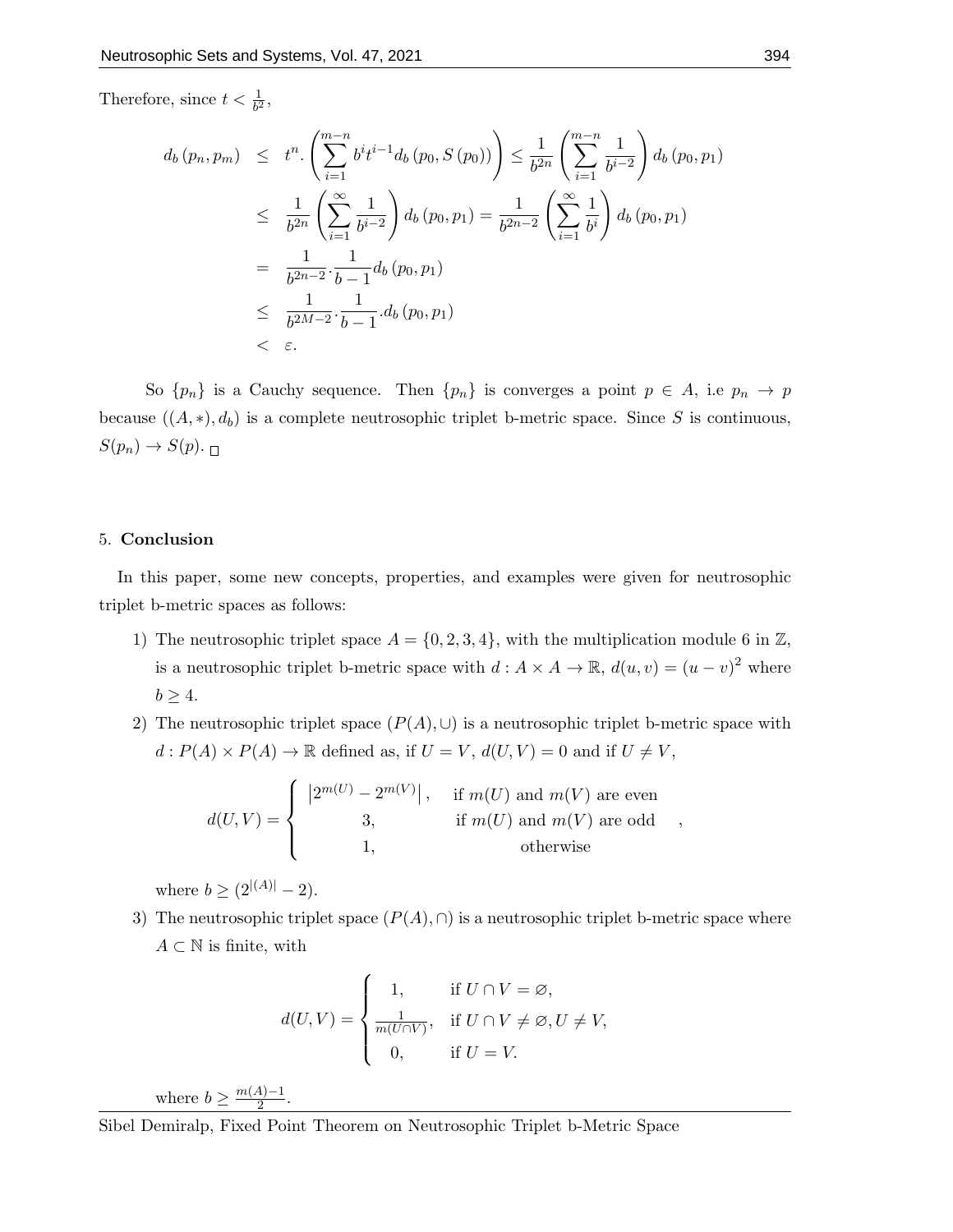4) A sequence  $\{p_n\}$  in a neutrosophic triplet b-metric space  $((A, *), d_b)$  is a Cauchy sequence if for all  $\varepsilon > 0$ , there exists an  $M \in \mathbb{N}$  such that, for all  $n, m \geq M$ ,  $d_b(p_n, p) < \varepsilon$ and

$$
d_b(p_n, p_m) \leq d_b(p_n, p_m * n_p).
$$

Since S is continuous. Since  $S(p_{n-1}) = p_n$  then  $S(p_n) = p_{n+1} \rightarrow p$ . Thus  $S(p) = p$ .

- 5) The family  $\tau_{d_b} = \{U \subset A \mid \exists \varepsilon > 0, \exists n \in \mathbb{N}, B_{\varepsilon}^n(p) \subset U \text{ for all } p \in U\}$  is a neutrosophic triplet topology on a neutrosophic triplet b-metric space  $((A, *), d_b)$ , called as neutrosophic triplet topology induced by neutrosophic triplet b-metric  $d_b$ .
- 6) A map  $S: A \to A$  is called a contraction with the bound  $t > 0$  if,
	- i) there exists any element  $z \in A$  such that  $d_b(p,q) \leq d_b(p,q*n_z)$
	- ii) there is  $t \in [0, 1)$  such that  $d_b(S(p), S(q)) \leq t \cdot d_b(p, q)$ , where  $t < \frac{1}{b^2}$
- 7) A contraction S on a neutrosophic triplet b-metric space  $((A, *), d_b)$  is continuous respect to  $\tau_{d_b}$ .
- 8) For contraction S on neutrosophic triplet b-metric space  $((A, *), d_b)$ , if  $d_b(p, S^m(p)) \le$  $d_b(p, S^m(p) * n_{S(p)})$  for all  $p \in A$  and for all  $m \in \mathbb{N} \cup \{0\}$ , then,  $d_b(p, S^m(p)) \le$  $\sum_{i=1}^{m} b^{i} t^{i-1} d_b(p, S(p)).$

$$
d_b(p, S^m(p)) \le \sum_{i=1}^m b^i t^{i-1} d_b(p, S(p)).
$$

9) A contraction S on a neutrosophic triplet b-metric space  $((A, *), d_b)$  has a fixed point.

### 6. Future Work

By utilizing these results, the researcher can define neutrosophic triplet partial b-metric, neutrosophic triplet quasi-partial b-metric, neutrosophic triplet rectangular b-metric and can investigate fixed point theorems in these spaces.

#### References

- <span id="page-11-0"></span>[1] Zadeh, L. A. Fuzzy sets. Information and control (1965). 8(3):p.338-353.
- <span id="page-11-1"></span>[2] Atanasov, K. T. Intuitionistic fuzzy sets Fuzzy sets and systems (1986):p.87-96.
- <span id="page-11-2"></span>[3] Smarandache, F. Neutrosophic set-a generalization of the intuitionistic fuzzy set. International journal of pure and applied mathematics (2005). 24(3):p. 287.
- <span id="page-11-3"></span>[4] Mehmood A.; Nadeem F.; Nordo G.; Zamir M.; Park C.; Kalsoom H.; Jabeen S.; Khan M.Y. Generalized neutrosophic separation axioms in neutrosophic soft topological spaces. Neutrosophic Sets and Systems  $(2020)$ . 32 $(1)$ : p. 38–51.
- [5] Abdel-Basset, Mohamed, M. A.; Atef, A. Uncertainty assessments of linear time-cost tradeoffs using neutrosophic set. Computers and Industrial Engineering (2020),141 :106286.
- [6] Abdel-Basset, M.; Mohamed, R.; Zaied, A. E. N. H.; Gamal, A.; Smarandache, F. Solving the supply chain problem using the best-worst method based on a novel Plithogenic model. In Optimization Theory Based on Neutrosophic and Plithogenic Sets. Academic Press (2020):p. 1-19.